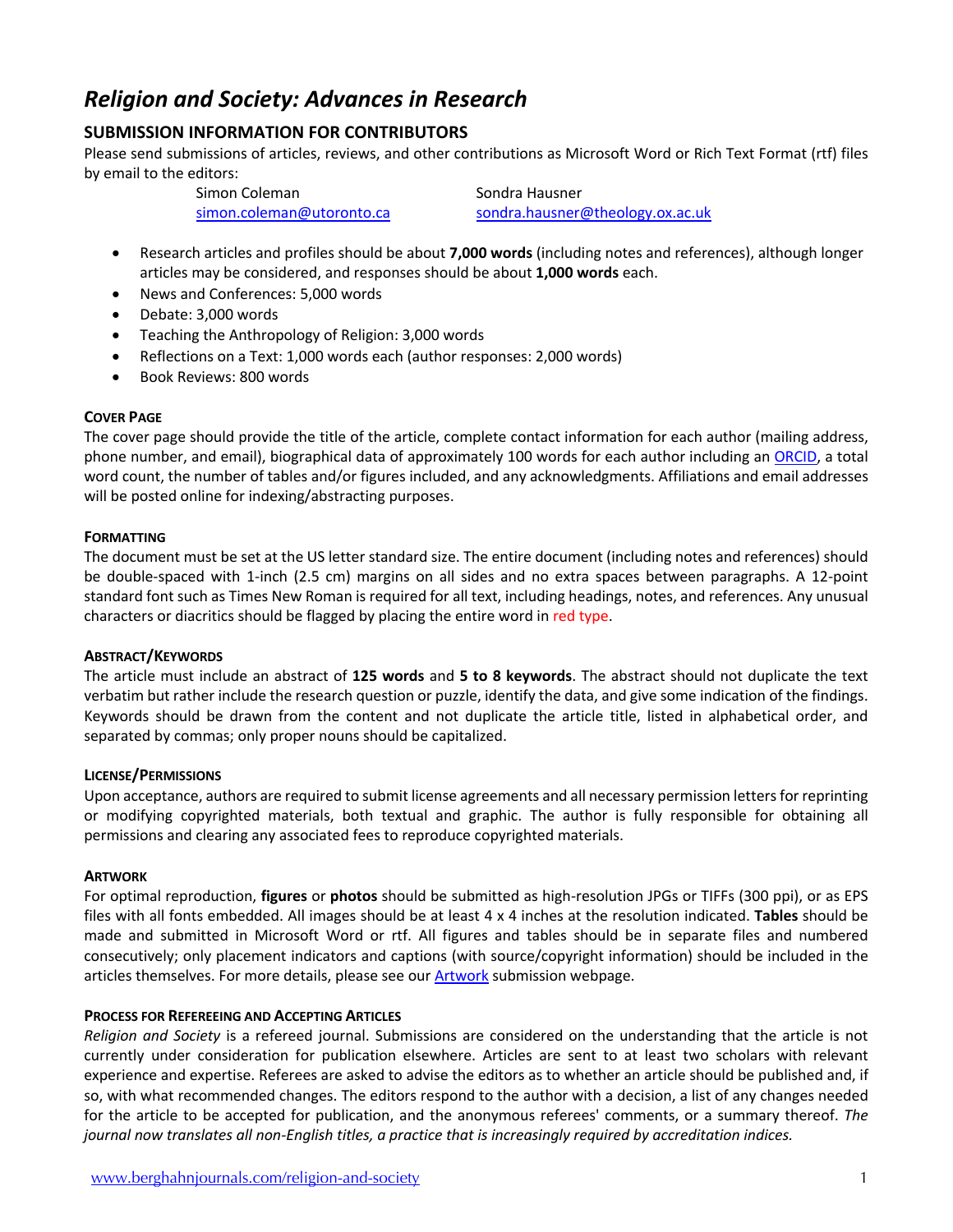## **PUBLICATION**

Manuscripts accepted for publication that do not conform to the style guide may be rejected or returned to the author for amendment. The editors also reserve the right to alter usage to conform to the style guide issued by the publisher. Authors cannot supply new materials or request major alterations following the copyediting stage, so please ensure that all text is final upon acceptance. Contributors of research articles will receive one free copy of the relevant issue and may purchase additional copies at a reduced price or purchase offprints.

# **Have other questions about submitting your manuscript? Please refer to Berghahn's Resource pages for additional information.**

# **STYLE GUIDE**

The *Religion and Society* style guide is based on *The Chicago Manual of Style* **(***CMS***)**. Please note that the journal uses **US punctuation and spelling**, following *Merriam-Webster's Collegiate Dictionary*.

# **CITATION SYSTEM**

*Religion and Society* follows the in-text **author-date system**, with full documentation in the reference list. Any other notes should be **endnotes** (using Word's automatic endnote function) and kept short and to a minimum.

## **Author-Date Examples**

(Pickett and White 1985; Smith 1987) Jones's research (1977, 1979a, 1979b) (Kant n.d.; McGinnis forthcoming)

**Single Author with Multiple Sources**: (Smith 1993: 63; 1998: 124–169; 2001: 104) **Three or More Authors**: (Jones et al. 2001) **Authors with Same Last Name**: (D. Smith 1981; G. Smith 1999)

The first mention of an author in the main body text (not in-text citations) should include the first and last name. Multiple sources in a parenthetical note should be listed alphabetically.

Please note that translations of all non-English titles in the reference list are required for indexing/abstracting purposes (see the translated title examples provided below).

# **REFERENCE LIST EXAMPLES**

## **Book with one author/editor**

Wagner, Roy G. (1975) 1981. *The Invention of Culture*. Chicago: University of Chicago Press.

## **Book with multiple authors/editors**

Lü, Xiaobo, and Elizabeth J. Perry, eds. 1997. *Danwei: The Changing Chinese Workplace in Historical and Comparative Perspective.* New York: M. E. Sharpe.

## **Chapter or other part of a book**

Franklin, Sarah. 1995. "Romancing the Helix." In *Romance Revisited*, ed. Lynne Pearce and Jackie Stacy, 63–77. New York: New York University Press.

## **Journal article (always include the doo)**

Thomas, Nick. 2010. "The Museum as Method." *Museum Anthropology* 33 (1): 6–10. https://doi.org10.1111/j.1548-1379.2010.01070.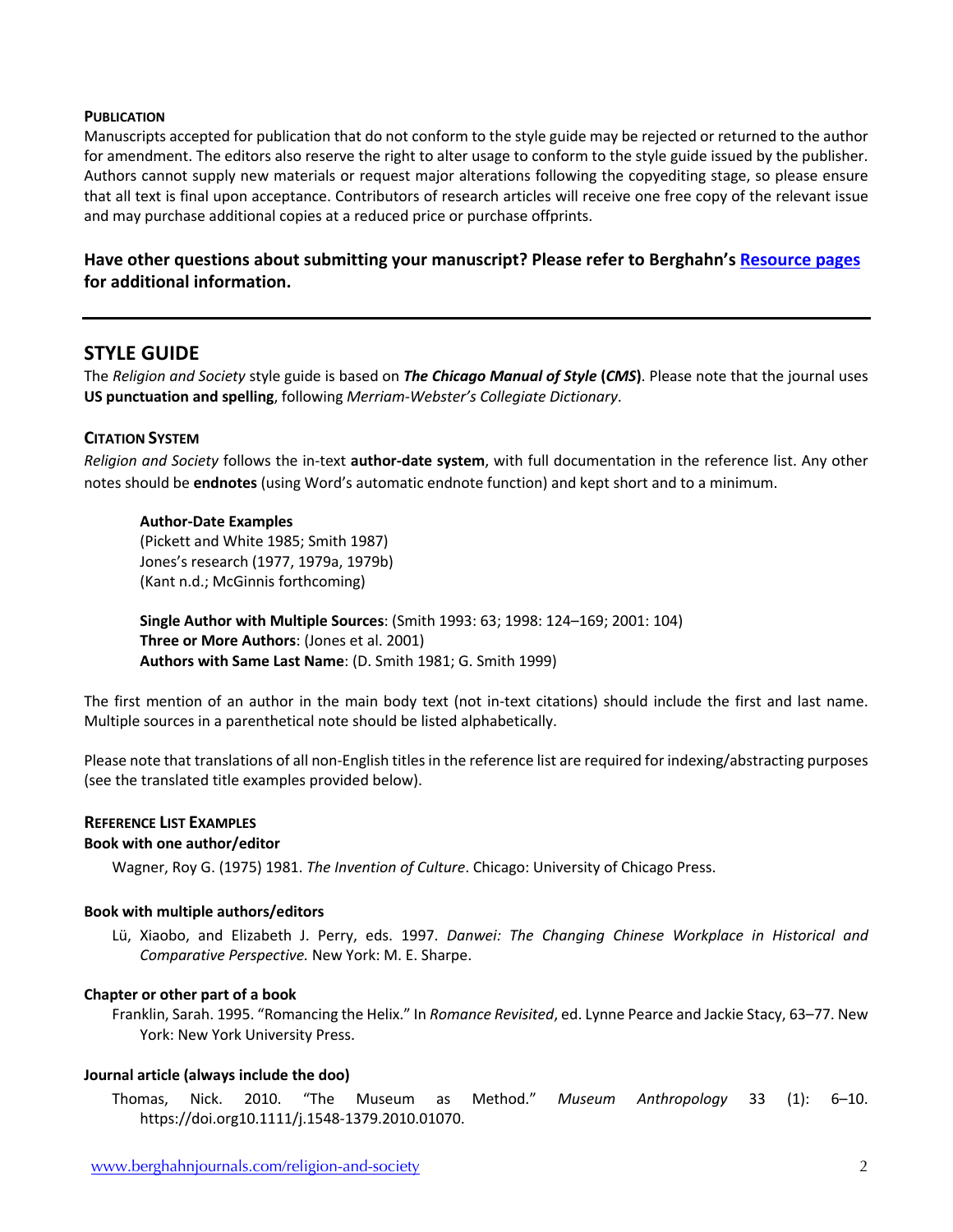#### **Article in a newspaper or magazine**

Barghouthi, Mustafa. 2012. "Peaceful Protest Can Free Palestine." *New York Times*, 21 February. http://www.nytimes.com/2012/02/22/opinion/peaceful-protest-can-freepalestine.html.

#### **Translations**

Schmitt, Carl. 1985. *The Crisis of Parliamentary Democracy*. Trans. Ellen Kennedy. Cambridge, MA: MIT Press.

#### **Translated titles**

Bernet, Moshe. 2009. *A Nation Like Any Nation: Toward the Establishment of an Israeli Republic*. [In Hebrew.] Jerusalem: Carmel.

Wikan, Unni. 1995*. Mot en ny norsk underklasse* [Toward a new Norwegian underclass] Oslo: Gyldendal.

#### **Paper presented at a meeting or conference**

Szebehely, Marta. 2007. "Carework in Scandinavia: Organisational Trends and Everyday Realities." Paper presented at the 5th Annual ESPAnet Conference, Vienna, 20–22 September.

#### **Report**

Christoplos, Ian, Simon Anderson, Margaret Arnold, Victor Galaz, Merylyn Hedger, Richard J. T. Klein, and Katell Le Goulven. 2009. *The Human Dimension of Climate Adaptation: The Importance of Local and Institutional Issues*. Report to the Commission on Climate Change and Development, Ministry for Foreign Affairs, Stockholm.

#### **Archive materials**

*Individual items in archives are usually best cited in endnotes and may be cited according to the conventions of the particular archive or kind of material being cited. A collection as a whole may be cited in the reference list.*

Dedyk, Claudia. 1933. Linguistics Memos, Rossiskii Gosudarsvenyi Isoricheskii Arkhiv [RGIA], fond 1129, opis 1, delo 491, 11 February, 74–83, 116–119. Russian State Historical Archives, St. Petersburg.

Egmont Manuscripts. n.d. Phillips Collection. University of Georgia Library, Athens.

## **Websites and blogs**

*Access dates are only required when no date of publication or revision can be determined from the source.*

- Marshall, Ruth. 2011. "Falling on the Sword of the Spirit." *Immanent Frame*, 28 February. http://blogs.ssrc.org/tif/2011/02/28/falling-on-the-sword-of-the-spirit.
- WHO (World Health Organisation). 2000. "Committee on Technical Barriers to Trade—Notification—Mexico— Tequila." http://docsonline.eto.org/TBT/Notif.00/168 (accessed 9 April 2000).

#### **Online video**

Rubinstein, Arthur. 2011. "Rachmaninoff Piano Concerto No. 2, Op. 18, I Moderato." Video, 10:16. Uploaded 8 November. http://www.youtube.com/watch?v=0Vv0Sy9FJrc&list=PLDB11C4F39E09047F.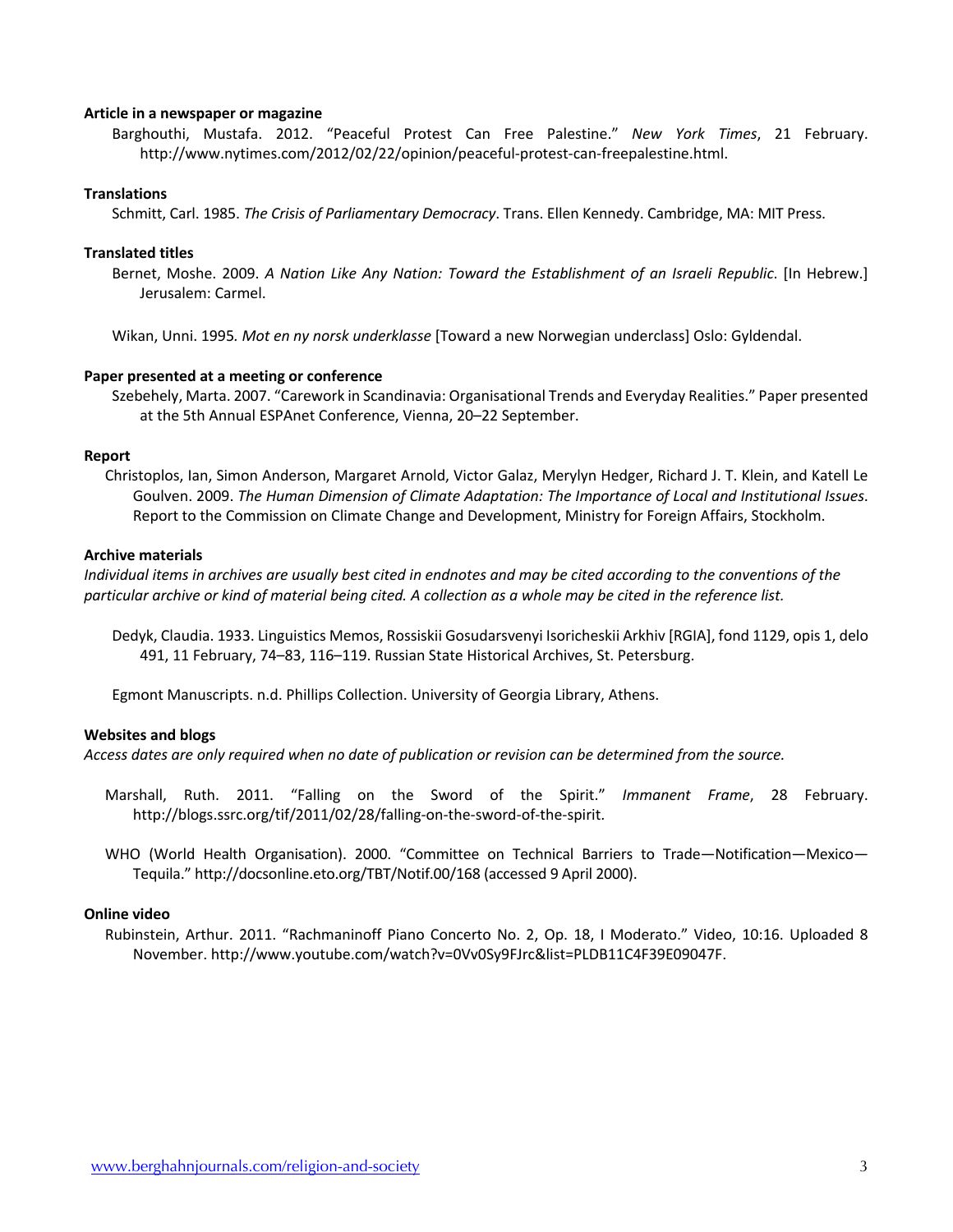# **ARTICLE SUBMISSION CHECKLIST**

- o **License agreement** is signed and submitted (*no later than the final revised article submission*);
- $\Box$  **Cover sheet** is included and provides:
	- o **Title** of the article;
	- o An **abstract** of 125 words that is a summary or overview of the entire article, and does not duplicate verbatim sections of the main text;
	- o Five to eight **keywords** in alphabetical order and separated by commas (with only proper nouns capitalized);
	- o Complete **contact information** for each author (mailing address, phone number, and email);
	- o A **bio** of approximately 100 words for each author (including an ORCID if applicable);
	- o Total **word count**, the number of tables and/or figures included, and any acknowledgments.
- $\Box$  For any **Figures**, ensure that:
	- o **Placement indicators** and **captions** (with source/copyright information) have been provided in the main text for all figures and tables;
	- o Separate files are provided (clearly named and consecutively numbered) and in the **required format** with all accompanying **permissions**.
	- o **Examples of source/credit lines in captions:**

#### **AUTHOR IMAGES**

■ Figure 1: A coffee farm near Sasaima, Colombia, 2013. Photo by author.

#### **PUBLIC DOMAIN AND CC BY IMAGES**

- § Figure 2.2. James Joyce. Photograph by Alex Ehrenzweig, 1915. Wikimedia Commons, public domain.
- § Figure 4.2. Left: BioShock's Big Daddy (image 2K Games). Screen capture by author. Right: Cosplay at MCM London Comic Con 2015. Photo by Pete Sheffield, CC BY-SA 2.0.

#### **IMAGES FROM A MUSEUM/GALLERY/ARCHIVE**

■ Figure 4. Francios Perrier, Orpheus before Pluto and Persephone, 1647–50. Oil on canvas. Paris, Musée du Louvre. Photo: © RMN-Grand Palais (Musée du Louvre)/Michel Urtado.

# **PLEASE ENSURE THAT:**

- The style guide has been followed;
- All text, including headings, notes, and references, is in a standard 12-point type, such as Times New Roman, and double-spaced with a 1-inch margin on all sides and no extra spaces between paragraphs;
- US spelling is used throughout, and a spellcheck has been performed;
- Different levels of headings are indicated by varying the typeface. Use **bold** type for an **A head** (a main text heading). Use *bold italic* for a *B head* (a first-level subheading). Use *non-bold italic* for a *C head*;
- Superscript note reference numbers and/or asterisks are **not** placed on article titles, headings, epigraphs, or the contributor's name;
- Contributions are referred to as articles (not essays or papers);